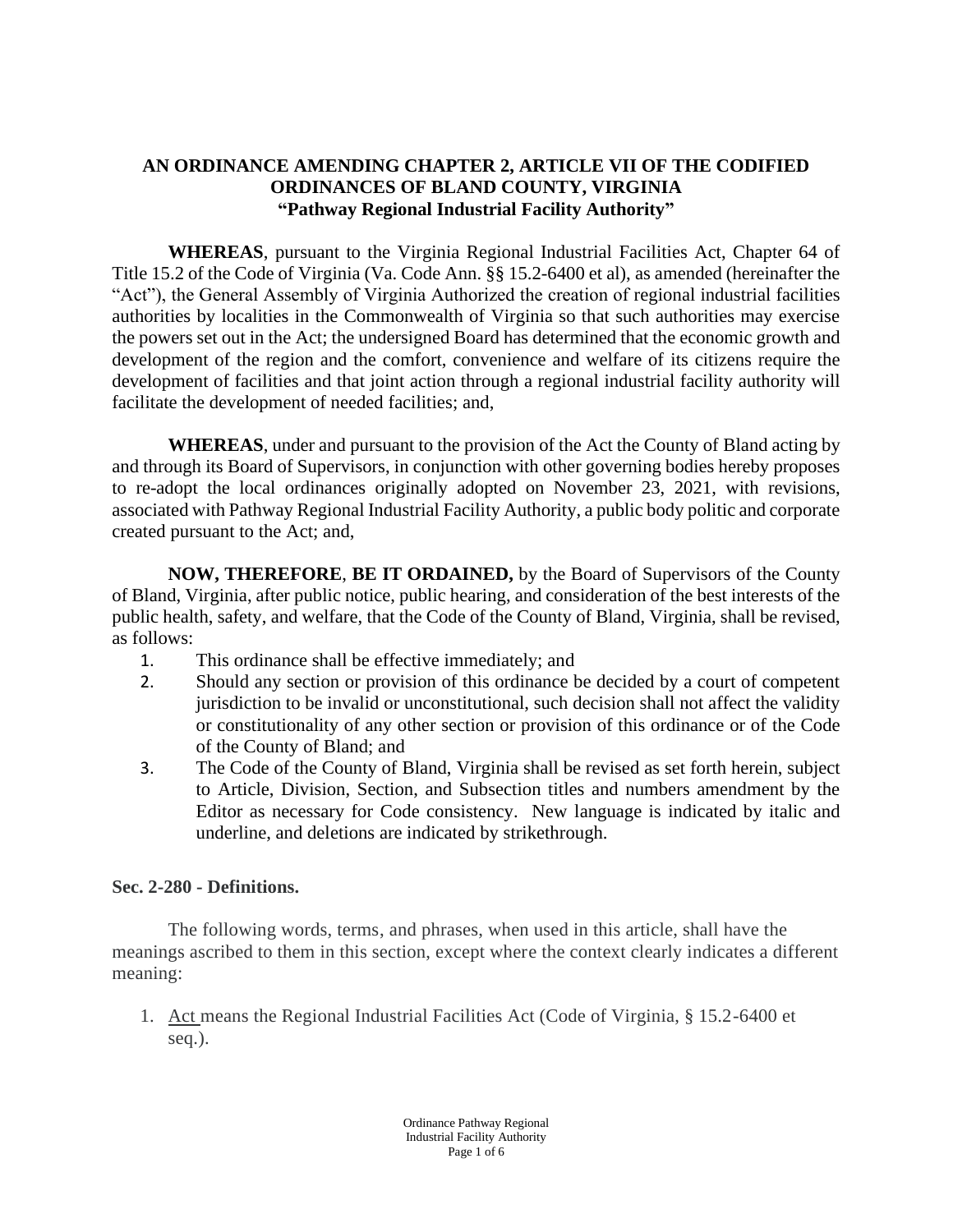- 2. Agreement means the Agreement for Cost Sharing and Revenue Sharing between Bland County, Virginia; Smyth County, Virginia; and Washington County, Virginia.
- 3. Authority means the regional industrial facility authority created by *cooperative action of* Bland County, Virginia; Smyth County, Virginia; and Washington County, Virginia, *to be known as "Pathway Regional Industrial Facility Authority".*
- 4. Board of directors means the board of directors of the Pathway Regional Industrial Facility Authority.
- 5. Governing body or governing bodies means the board of supervisors of counties and the councils of cities and towns that are members of the Authority or later become members of the Authority.
- 6. Member locality means all members of the Pathway Regional Industrial Facility Authority, which initially includes Bland County, Virginia; Smyth County, Virginia; and Washington County, Virginia.

*Cross reference(s)—Definitions generally, § 1-2.* 

# **Sec. 2-281 - Creation, Name, Powers, Dissolution, and Fiscal Year.**

- a. There is hereby created, pursuant to the Act and in conjunction with the adoption of a similar ordinance by the Smyth County Board of Supervisors and Washington County Board of Supervisors, both of which are a political subdivision of the Commonwealth to be named the Pathway Regional Industrial Facility Authority. The Pathway Regional Industrial Facility Authority may use the short name "PRIFA".
- b. The authority is vested with the powers of a body corporate, including the power to sue and be sued in its own name, plead and be impleaded, and adopt and use a common seal and alter the same as may be deemed expedient. The authority shall have all rights, duties and powers provided by provision of the Act, and including such powers, rights, and duties as may hereafter be set forth from time to time in the Act.
- c. The authority may be dissolved by resolution of the Board of Directors in compliance with provisions for dissolution stated in the Act.
- d. The fiscal year of the Authority shall be the same as that of the Commonwealth.

*State law reference(s)—Creation of regional authority, Code of Virginia, § 15.2-6402; Dissolution of regional authority, Code of Virginia § 15.2-6415.*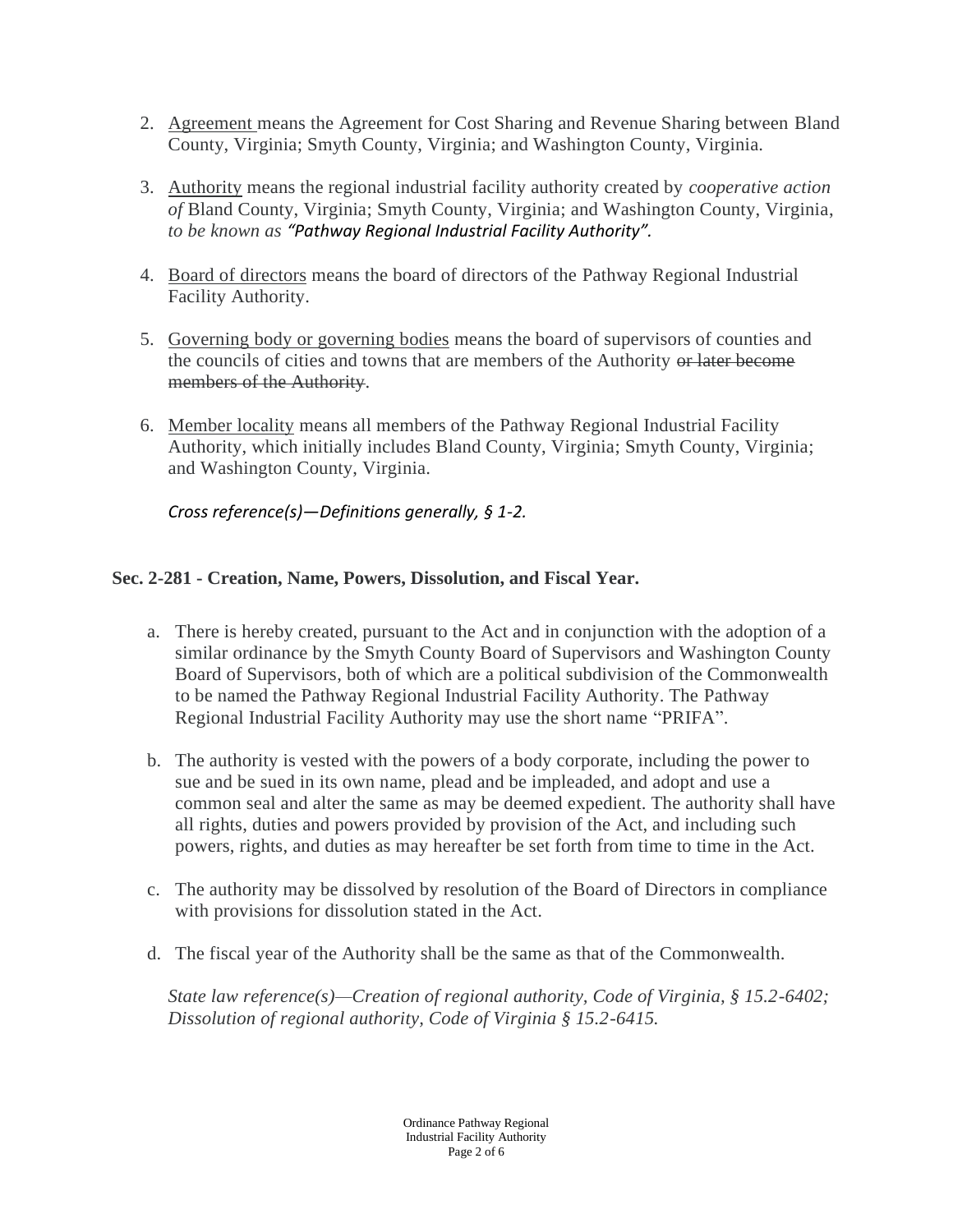### **Sec. 2-282 - Purpose.**

The authority is charged with the specific purpose to develop "Pathway Park", which is an Industrial Park located in Smyth County along Industrial Park Road, as a regional industrial park and for the additional purpose of future development of other industrial properties or other reasons as permitted by the Act and as agreed upon by the member localities.

## **Sec. 2-283 - Membership.**

The member localities of the authority are Bland County, Smyth County, and Washington County, each of which is a political subdivision of the Commonwealth, and each of which is authorized by the Act to participate in the authority. The membership may, with the approval of the Board of Directors, be expanded in compliance with provisions for expansion as stated in the Act. Those members of the Authority who were originally appointed for a two-year term can be reappointed.

## **Sec. 2-284 - Member locality agreement.**

The Authority shall be governed by the Act, this division, and by the agreement executed by the governing body of each member locality. The agreement shall establish the respective rights and obligations of the member localities and shall provide for revenue and economic growth-sharing arrangements with respect to tax revenues and other income and revenues generated by any facility owned by and/or developed by the Authority.

### *State law reference(s)—Locality agreement, Code of Virginia, § 15.2-6402.*

### **Sec. 2-285 - Board of directors.**

- a) The powers, rights, and duties conferred by the Act upon the authority shall be exercised by a nine *six*-member board of directors, which shall consist of three *two* members appointed by the governing body of each member locality. The number of directors of the authority may be supplemented by decision of and appointment by the governing bodies as permitted by the Act.
- b) Each member locality shall appoint to the board of directors one member from its governing body, one member from its industrial/economic development authority *(whichever the case may be)* and its Chief Administrative Officer. *All appointees to the board of directors must be residents of the Commonwealth*.
- *c)* Each member of the Board of Directors shall serve for a term of four years, commencing on January 1 of the first year and ending on December 31 of the fourth year, and may be reappointed for additional four-year terms. *In the event of a vacancy during a term of office, the appropriate governing body shall in a timely manner*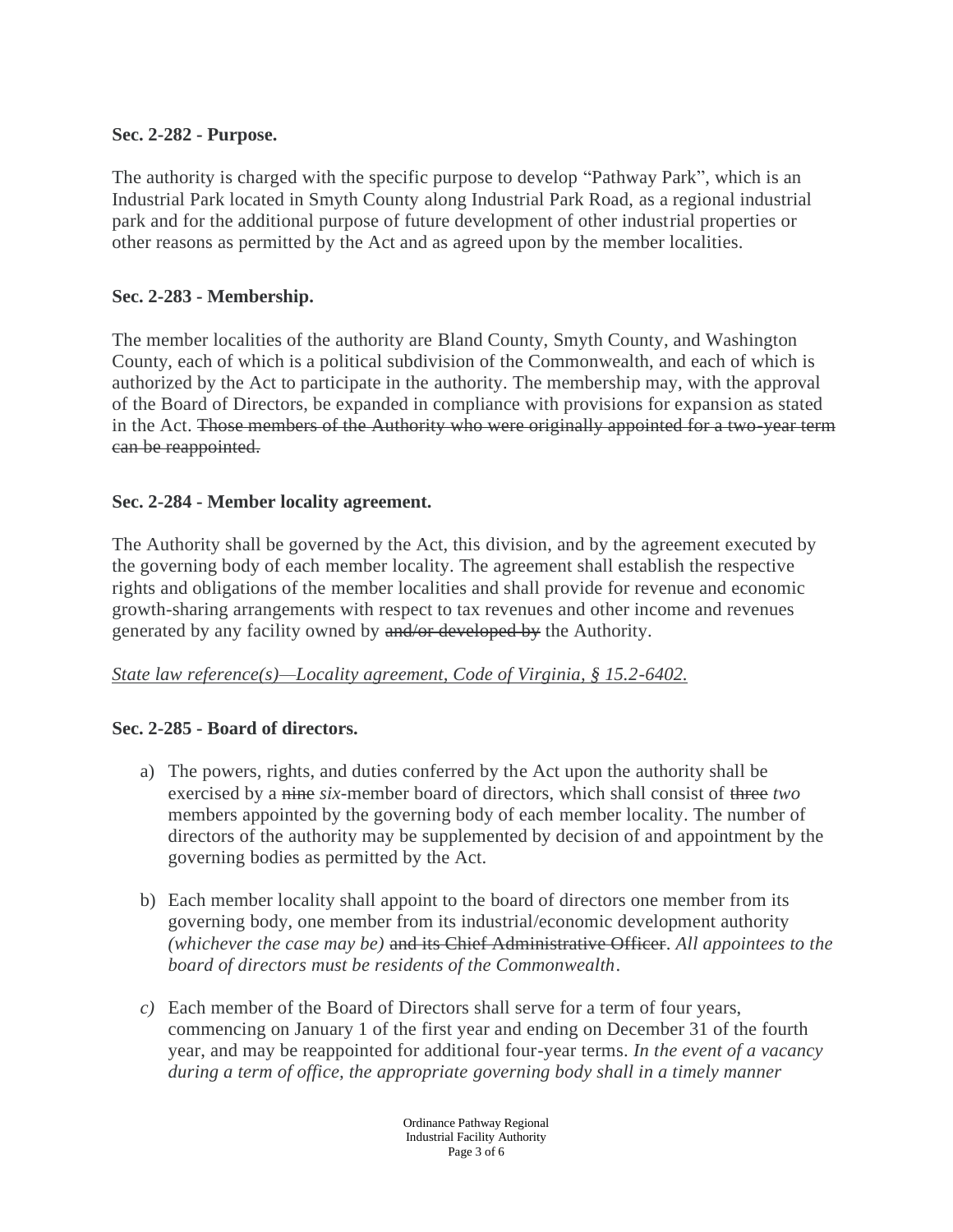*appoint a new member whose term of office shall commence at the first meeting of the board of directors after appointment and shall end upon the end of term of the vacant position to which the member was appointed at which time such member may be reappointed for additional four-year terms.*

- *d) Notwithstanding the foregoing, the following terms shall apply only to the initial board of directors to provide for staggered terms. One of the two members appointed from*  each member locality to the initial board of directors shall be appointed for a term of *two years and may be reappointed for additional four-year terms. The term of office of the members of the initial board of directors shall begin on the date of the creation of the authority and end on December 31 of the second or fourth year after creation of the authority, as designated by the appointment.*
- e) Each member of the board of directors, before entering upon the discharge of the duties of the office, shall take and subscribe to the oath prescribed in Code of Virginia, § 49-1, and shall serve in compliance with the Act, this article, and the agreement.
- f) The board of directors shall adopt bylaws, rules and*/or* regulations to carry out the provisions of the Act. The bylaws, rules, or regulations shall, among other things, specify the principal office for the authority, identify the schedule and place for meetings of the board of directors, and provide for the general administration of the operations of the authority.
- g) Members of the board of directors shall be reimbursed for actual expenses incurred in the performance of their duties from funds available to the Authority.

*State law reference(s)—Board of directors, Code of Virginia, § 15.2-6403; powers of the authority, Code of Virginia, § 15.2-6405.* 

# **Sec. 2-286 - Principal office location, records, and title to property.**

The principal office of the authority shall be located within a member locality, and all records shall be kept at such office. The title to all property of every kind belonging to the authority shall be titled to the authority, which shall hold such title for the benefit of its member localities.

*State law reference(s)—Similar provisions, Code of Virginia, § 15.2-6404.* 

### **Sec. 2-287 - Funding.**

Funding of the authority shall be by appropriation as decided from time to time by the governing bodies of the member localities and from such other sources as are identified in the agreement.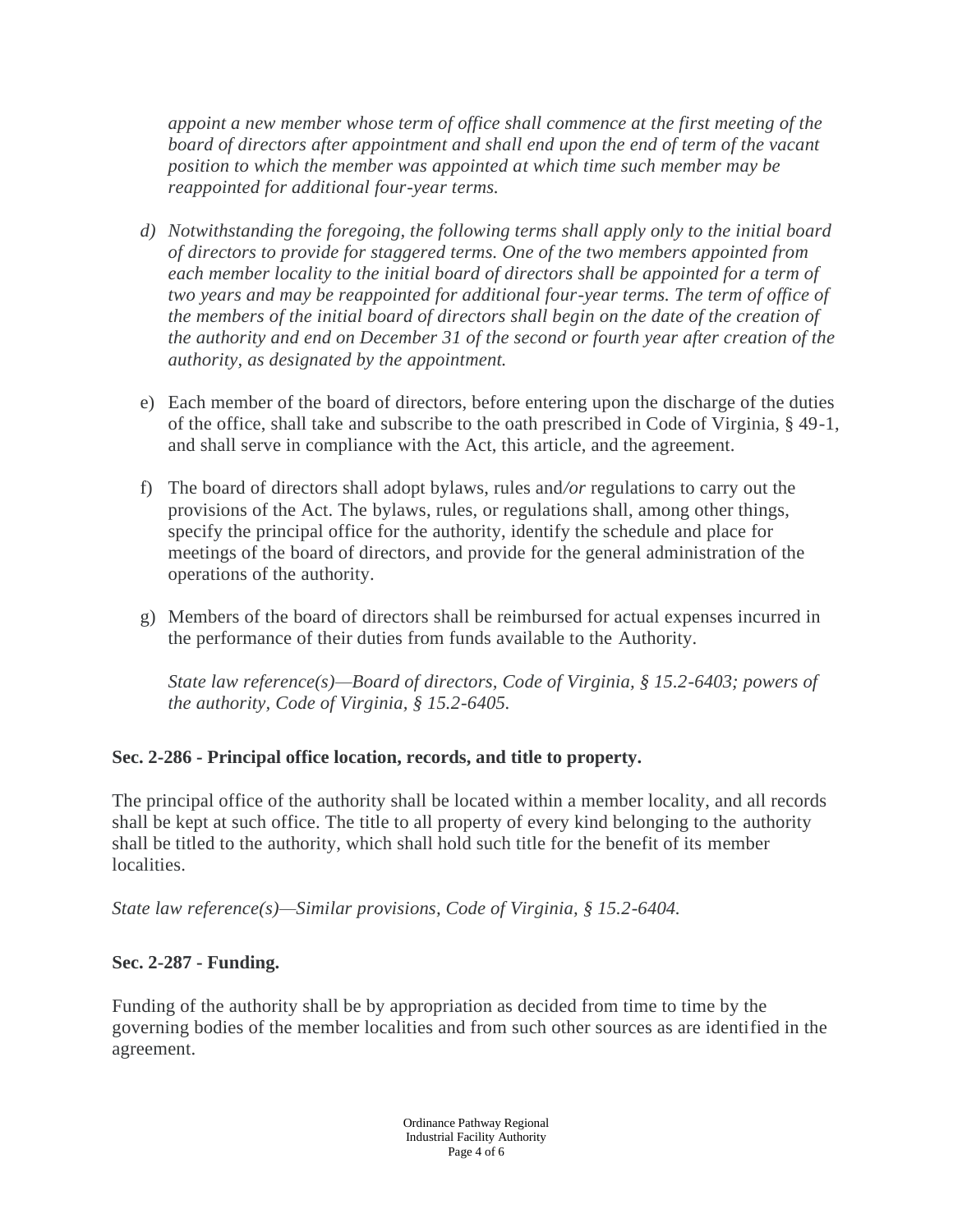#### **Sec. 2-288 - Required reports.**

a) Annual reports. The board of directors shall report to the governing body of each member locality annually, on or before the last March meeting of the governing body, on the activities of the authority. In addition to oral presentation at the meeting, a written annual report shall be provided prior to the meeting and shall contain, at a minimum, the following information:

(1) A financial update through December 31 of the current year;

(2) After completion of the first fiscal year, an audited financial report showing expenditures and revenues and a statement showing financial condition at the end of the preceding fiscal year;

(3) A written report, approved by the Board of Directors, of the activities and accomplishments of the Authority and recommendations regarding future activities of the Authority; and

(4) A list of tenants, purchasers or other persons occupying Pathway Park or any other regional industrial facilities developed by the Authority.

b) *Special reports.* Upon written request of the governing body of any member locality, the board of directors shall report to the governing body within thirty (30) days of receipt of the request or within a longer period if so provided in the written request. The special report shall describe the activities and financial status of the Authority within the six-month period immediately preceding the request, or as otherwise specified in the written request, and shall be furnished to each member locality. A written report shall be provided if requested.

#### *State law reference(s)—Annual report, Code of Virginia, § 15.2-6403E.*

A Public Hearing was held by the Board of Supervisors of the County of Bland on the  $26<sup>th</sup>$  day of April 2022, at 5:00 p.m. to consider the adoption of this Ordinance, or this Section of the County of Bland, Virginia Code of Ordinances. This ordinance was adopted by the Board of Supervisors, after notice was advertised in accordance with the Code of Virginia, at its regular meeting held on April 26, 2022, the members voting:

| <b>NAME</b>           | <b>FOR</b> | <b>AGAINST</b>             | <b>ABSENT</b> | <b>ABSTAIN</b> |
|-----------------------|------------|----------------------------|---------------|----------------|
| Randy Johnson         |            |                            |               |                |
| <b>Stephen Kelley</b> |            |                            |               |                |
| K. Adam Kidd          |            |                            |               |                |
| Keith Costello        |            |                            |               |                |
|                       |            |                            |               |                |
|                       |            | Ordinance Pathway Regional |               |                |